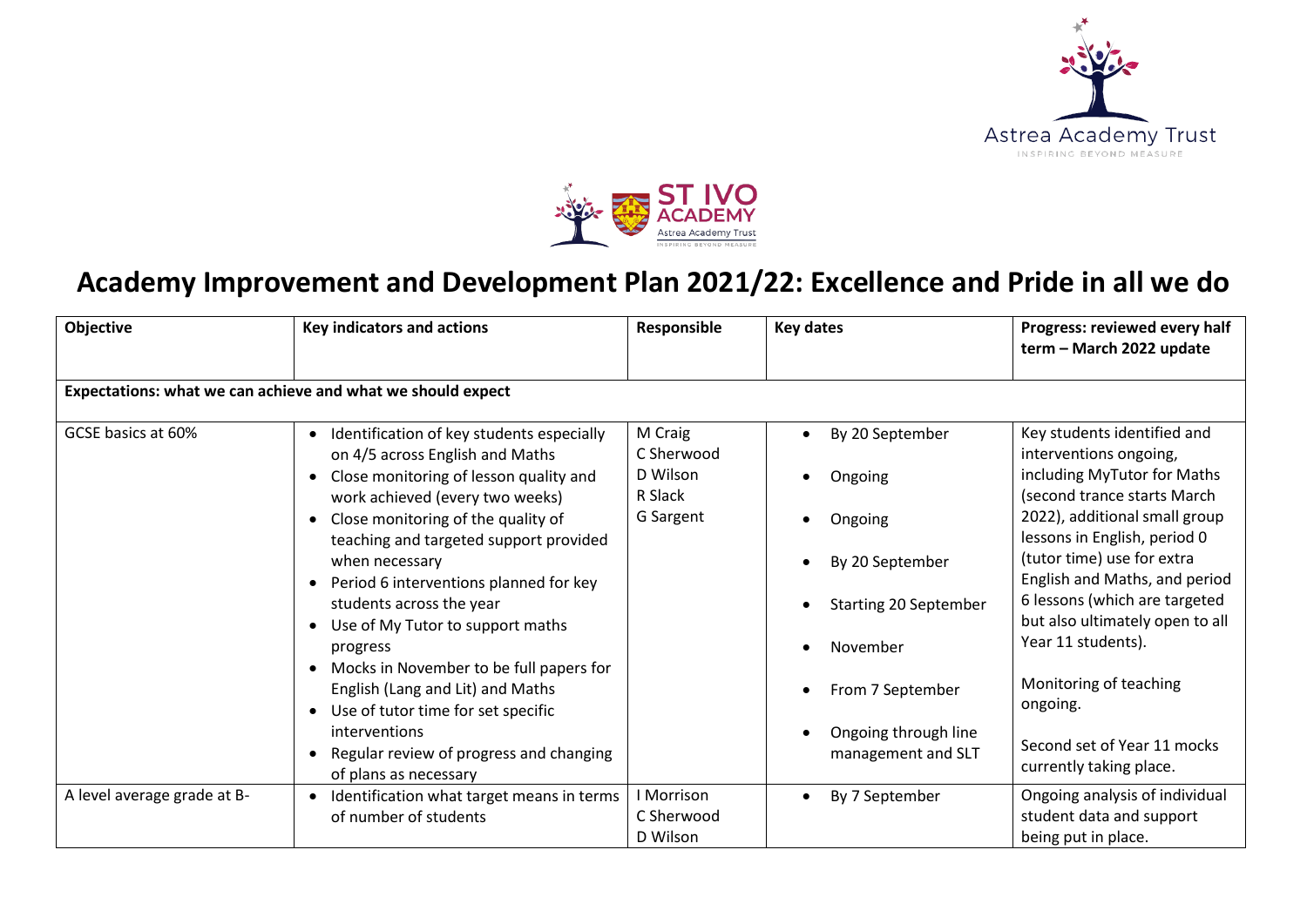|                                                                                | • Targeting where we are likely to get<br>those grades from - subjects and<br>individuals<br>• Targeted use of Keystone tutoring at<br>A/A* to increase Russel Group access<br>and increase average grade<br>• Close monitoring of quality of teaching<br>and work being produced (every two<br>weeks)<br>• Use of Period 6 interventions with key<br>focus on exam skills and techniques<br>• Data analysis following collection points<br>and subject/student intervention plans<br>developed from this | A Bell<br>P Braybrook<br>All post 16 HODs                | Analysis done by end<br>September<br>Starts on 13 September<br>Ongoing<br>Start 20 September<br>October Half term      | Targeted Keystone tutoring in<br>place for English, Maths,<br>Sciences, Psychology.<br>Period 6 not launched due to<br>focus on Year 11. However,<br>additional support sessions<br>now timetabled as student<br>voice showed skills areas (how<br>to prepare for exams etc) to by<br>the area of concern, not<br>content. |
|--------------------------------------------------------------------------------|-----------------------------------------------------------------------------------------------------------------------------------------------------------------------------------------------------------------------------------------------------------------------------------------------------------------------------------------------------------------------------------------------------------------------------------------------------------------------------------------------------------|----------------------------------------------------------|------------------------------------------------------------------------------------------------------------------------|----------------------------------------------------------------------------------------------------------------------------------------------------------------------------------------------------------------------------------------------------------------------------------------------------------------------------|
| Progress 8 figure of +0.4-0.5                                                  | • Identification of what needs to be<br>achieved to meet this figure<br>• Use of tutor time and Period 6<br>interventions to support target<br>• Pastoral team to lead analysis of<br>individuals and interventions<br>• Figures reviewed following Mocks                                                                                                                                                                                                                                                 | C Sherwood<br><b>B</b> Daly<br>M Dominy<br>All KS4 HoDs  | 30 September<br>$\bullet$<br>Tutor time $-7/9/21$<br>Period 6-20/9/21<br>Ongoing<br>$\bullet$<br>November<br>$\bullet$ | Ongoing - second set of mocks<br>currently taking place which<br>will inform further targeting of<br>interventions                                                                                                                                                                                                         |
| Closing of the gap between<br>disadvantaged and non-<br>disadvantaged students | • DP/PP lead to line manage SEND<br>Create flexibility within the SEND team<br>for bespoke interventions to support key<br>students<br>• Close analysis of individuals using<br>methodology from P8 points above                                                                                                                                                                                                                                                                                          | M Craig<br>D West<br>All HoDs                            | 01/09/21<br>In place for 01/09/21<br>Ongoing but focused on<br>Data Drop points                                        | DP/PP lead now manages<br><b>SEND</b><br>Some more bespoke<br>interventions now enabled<br>with a teacher of reading<br>appointed.<br>Data analysis occurring,<br>update once Year 11<br>Feb/March mocks completed.                                                                                                        |
| Whole school attendance<br>figure of 96% or higher                             | Maintain existing work to ensure<br>continuation of current high standards in<br>this area                                                                                                                                                                                                                                                                                                                                                                                                                | D Varey<br><b>B</b> Daly<br>C Watson<br>All HoY and SSAs | Ongoing<br>$\bullet$                                                                                                   | Attendance currently at 92%<br>due to impact of Covid-19 -<br>this is still well above national<br>average.                                                                                                                                                                                                                |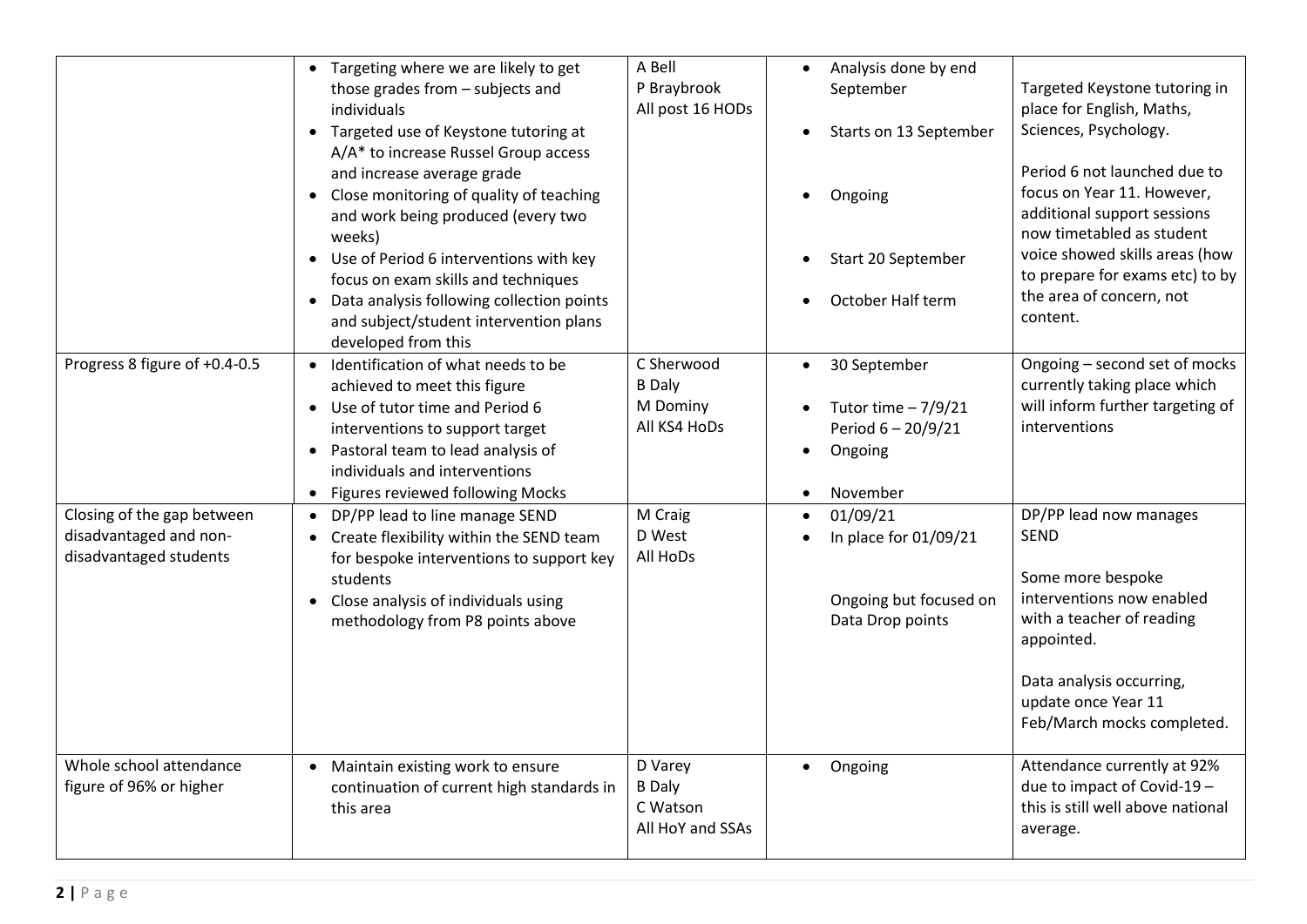|                                                           |                                               |                           |                                              | New Attendance Manager                               |
|-----------------------------------------------------------|-----------------------------------------------|---------------------------|----------------------------------------------|------------------------------------------------------|
|                                                           |                                               |                           |                                              | (with previous experience in                         |
|                                                           |                                               |                           |                                              | role) starts in next few weeks.                      |
| Behaviour: high standards, consistently applied           |                                               |                           |                                              |                                                      |
| Term on term decline in                                   | • After school detention figures to be on     | D Varey                   | Reviewed weekly<br>$\bullet$                 | Following Ofsted (Nov 2021)                          |
| numbers of C2, C3 and FEX                                 | average below 50 every night                  | <b>B</b> Daly             |                                              | focus is now on behaviour in                         |
|                                                           | • Restorative conversations become the        | All HoY and HoDs          | <b>Staff training September</b><br>$\bullet$ | unstructured time. Better                            |
|                                                           | norm                                          |                           |                                              | deployment of duty staff, clear                      |
|                                                           | • Explicit instruction on behaviour           |                           | Ongoing<br>$\bullet$                         | demarcation of out of bounds                         |
|                                                           | expectations in lessons is observed and is    |                           |                                              | areas etc.                                           |
|                                                           | having impact (SLT every two weeks)           |                           |                                              |                                                      |
|                                                           | • Figures reviewed at a weekly rotation of    |                           | Ongoing<br>$\bullet$                         | Detentions being restructured                        |
|                                                           | HoYs at SLT                                   |                           |                                              | to ensure more consistency<br>and improve first-time |
|                                                           |                                               |                           |                                              | attendance to these.                                 |
| Students are wearing full                                 | • All students are in full uniform as a basic | M Craig                   | From day 1!<br>$\bullet$                     | As part of the wider                                 |
| uniform with pride                                        | norm across the school                        | All form tutors           |                                              | improvements being made to                           |
|                                                           | • Uniform checks are the start of tutor       |                           | From start of term                           | school culture, clearer rules                        |
|                                                           | time, lessons and assemblies                  |                           |                                              | introduced regarding hoodies,                        |
|                                                           | • Persistent issues are dealt with at an SLT  |                           | Ongoing                                      | shoes etc. School now carries                        |
|                                                           | level and uniform provided where              |                           |                                              | stock of spare shoes.                                |
|                                                           | needed                                        |                           |                                              |                                                      |
|                                                           | • Students, staff and parents are aware of    |                           | Through all school                           | Clear communication to                               |
|                                                           | expectations and what to do if there are      |                           | newsletters as needed                        | parents and students,                                |
|                                                           | problems. Message is repeated regularly       |                           |                                              | including the benefits of                            |
|                                                           | and clearly throughout the year               |                           |                                              | wearing uniform with pride.                          |
| <b>Consistent expectations</b>                            | • Monitoring by SLT/HoY/HoD quickly           | All SLT                   | All points are ongoing from the              | Ongoing                                              |
| between years and                                         | identifies any inconsistent application of    | All HoY                   | start of the year                            |                                                      |
| departments                                               | new expectations                              | All HoD                   |                                              |                                                      |
|                                                           | Line management and CPD deals with            |                           |                                              |                                                      |
|                                                           | issues that emerge during the year            |                           |                                              |                                                      |
| Development of a taught                                   | • Year starts with a series of consistent     | D Varey                   | Assemblies are in place for start            | New focus on routines and                            |
| behaviour curriculum through<br>assemblies and tutor time | messages in assemblies from the               | <b>B</b> Daly<br>D Wilson | of term.                                     | micro-scripting to aid staff.                        |
|                                                           | Behaviour working group                       | Members of the            |                                              |                                                      |
|                                                           | Follow up tutor time activities for all       | behaviour                 | Follow up activities start in late           |                                                      |
|                                                           | years (including 12/13) follow                |                           | September                                    |                                                      |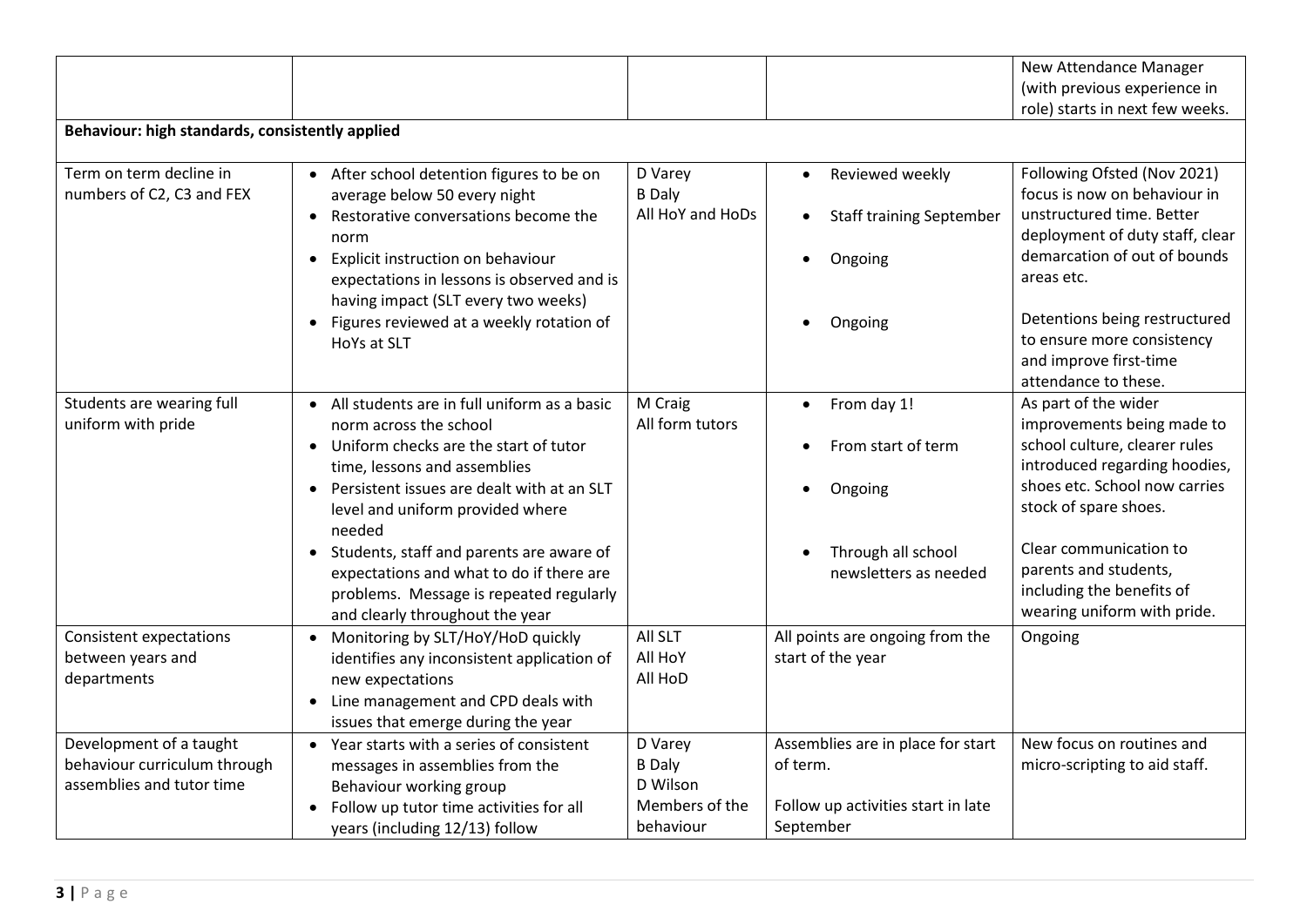|                                              | • Targeted ongoing CPD for staff on                                                                                                                                  | working group as               |                                    |                                                      |
|----------------------------------------------|----------------------------------------------------------------------------------------------------------------------------------------------------------------------|--------------------------------|------------------------------------|------------------------------------------------------|
|                                              | aspects of the behaviour curriculum                                                                                                                                  | needed                         |                                    |                                                      |
| Homework and the building of studious habits |                                                                                                                                                                      |                                |                                    |                                                      |
| All students in all years receive            | Clear expectation of amount of work                                                                                                                                  | All HoD                        | Expectations clear at start of the | Ongoing. Implementation of                           |
| regular, rigorous homework to                | students should be doing is outlined at                                                                                                                              |                                | term.                              | Bromcom from Easter 2022                             |
| support in class learning                    | start of year                                                                                                                                                        |                                |                                    | may aid monitoring.                                  |
|                                              | • Setting and quality of tasks set is<br>monitored by HoD through SLT line<br>management every two weeks                                                             |                                | Ongoing                            |                                                      |
| Presentation in all books is                 | • Book look/MAF processes are reviewed                                                                                                                               | M Craig                        | September                          | Regular whole school                                 |
| strong, consistent and shows                 | • All lesson visits include a review of work                                                                                                                         | All HoD                        | Following SLT discussion on 13     | calendared monitoring is in                          |
| pride in student work                        | completed and presentation                                                                                                                                           |                                | September                          | place. Nov 2021 checkpoint                           |
|                                              | Line management to include subjects<br>$\bullet$                                                                                                                     |                                | Ongoing throughout year            | involved 178 samples with                            |
|                                              | specific work scrutiny on at least a<br>monthly basis                                                                                                                |                                |                                    | 89% good or better.                                  |
| Increased and flexible use of                | • Use of Period 6 already outlined                                                                                                                                   | M Craig                        | September                          | Ongoing as already described                         |
| time away from lessons to                    | Coordinated use of external tutoring                                                                                                                                 | C Sherwood                     | September                          |                                                      |
| support progress                             | Learning Support team to take more<br>flexible approach to interventions. To<br>become bespoke and time limited<br>Priority always given to English and<br>$\bullet$ | D West<br>R Slack<br>G Sargent | From September                     |                                                      |
|                                              | Maths                                                                                                                                                                |                                |                                    |                                                      |
| Whole school focus on reading                | • Tutor time reading is in place from week<br>1                                                                                                                      | E Warriner                     | Tutor time - start of September    | Tutor time reading now well<br>established. .Regular |
| to increase vocabulary and<br>word power     |                                                                                                                                                                      |                                | End of October                     | reminders of best practice                           |
|                                              | Impact of this is reviewed by both school<br>and trust every half term                                                                                               |                                |                                    | shared with all staff.                               |
|                                              | Read, Write programme to start in<br>$\bullet$                                                                                                                       |                                | November                           |                                                      |
|                                              | November with appointment of Teacher                                                                                                                                 |                                |                                    | Teacher of Reading now in                            |
|                                              | of Reading                                                                                                                                                           |                                |                                    | post                                                 |
|                                              | Formal plan for this area developed<br>during term 1                                                                                                                 |                                | By October Half Term               |                                                      |
| <b>Accountability</b>                        |                                                                                                                                                                      |                                |                                    |                                                      |
| Clear structures and                         | Shift in line management structure. All                                                                                                                              | S Griffin                      | In place for start of term         | SLT line management                                  |
| expectations across the school               | SLT will be responsible for an EBACC area                                                                                                                            |                                |                                    | structure, meetings, learning                        |
| for line management at both                  |                                                                                                                                                                      |                                |                                    | walks in place as described.                         |
| SLT and department level                     |                                                                                                                                                                      |                                |                                    |                                                      |